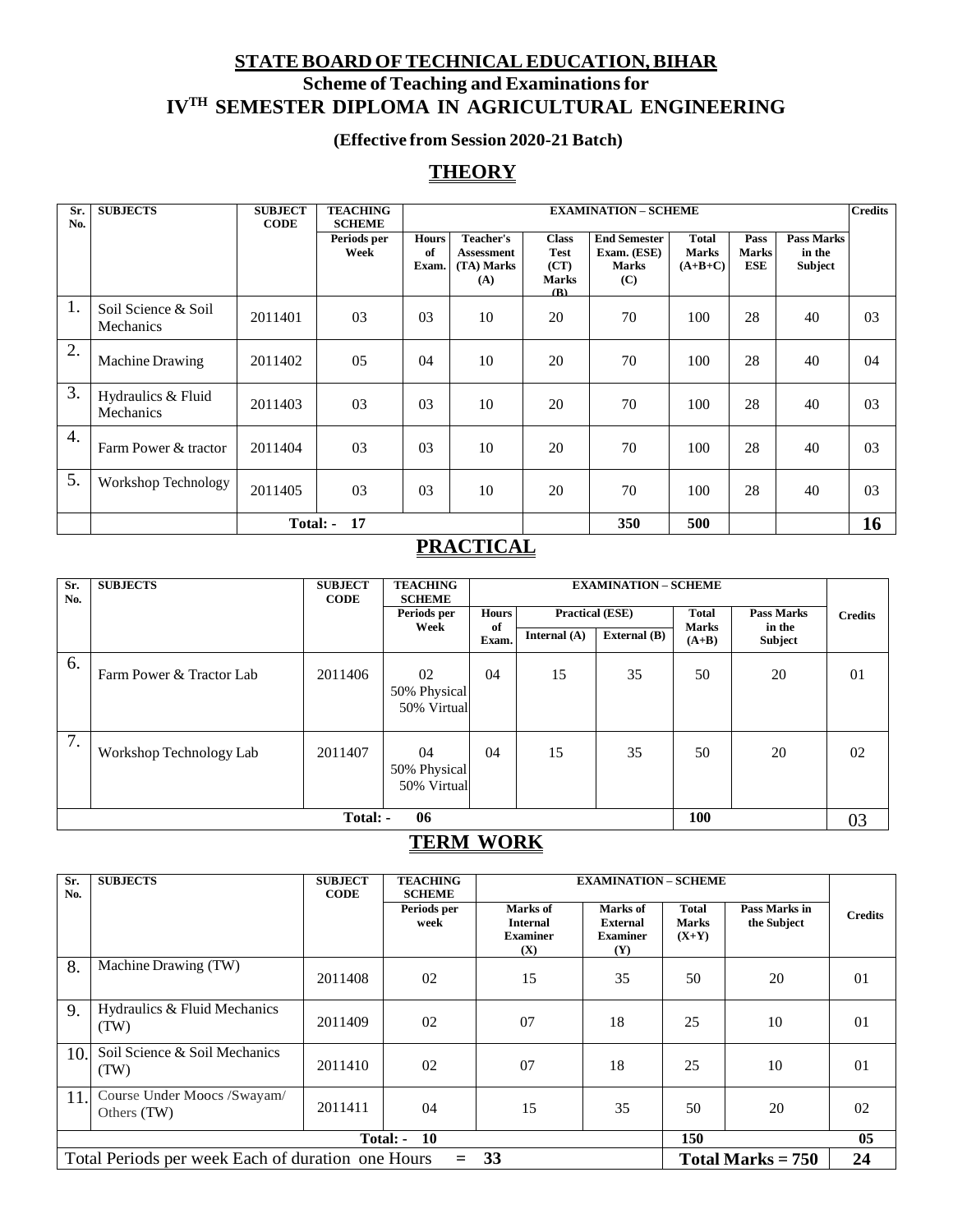|                     |    | Theorv                  |     | No of Period in one session : 42 | `redits |    |
|---------------------|----|-------------------------|-----|----------------------------------|---------|----|
| <b>Subject Code</b> |    | No. of Periods Per Week |     | <b>Full Marks</b>                | 100     |    |
| 2011401             |    |                         | P/S | ESE                              | 70      |    |
|                     | 03 |                         |     |                                  |         | VJ |
|                     |    |                         |     | $\alpha$                         | 20      |    |

#### **Rationale:**

Soil serves as the natural media for plant growth. The maintenance of Soil fertility is essential to cater the food needs

for ever increasing population. It is essential for a diploma student to know about the modern scientific knowledge about physical and chemical properties of soil.

#### **Objective:**

- The course is designed with following objectives:
- to know about soil and soil formation
- to know about physical properties of soil
- to know about soil constituents
- to know about problem soils and principles of their management
- to develop knowledge about engineering properties of soil

|        | <b>Contents: Theory</b>                                                                                                                                                                                                                                                                                                                                                                                                                                                                                                                                                                                                                                                                                                                                                                       | <b>Hrs</b> | <b>Marks</b> |
|--------|-----------------------------------------------------------------------------------------------------------------------------------------------------------------------------------------------------------------------------------------------------------------------------------------------------------------------------------------------------------------------------------------------------------------------------------------------------------------------------------------------------------------------------------------------------------------------------------------------------------------------------------------------------------------------------------------------------------------------------------------------------------------------------------------------|------------|--------------|
| Unit-1 | <b>SOIL AND SOIL FORMATION:</b><br>Rocks<br>1.1<br>1.2<br>Weathering of rocks<br>Physical weathering<br>1.2.1<br>1.2.2<br>Chemical weathering<br>1.2.3<br>Biological weathering                                                                                                                                                                                                                                                                                                                                                                                                                                                                                                                                                                                                               | $[04]$     | [06]         |
| Unit-2 | <b>SOIL CONSTITUENTS:</b><br>2.1<br>Components of soil<br>2.1.1<br>Mineral matter<br>2.1.2<br>Organic matter<br>2.1.3<br>Soil water<br>2.1.4<br>Soil air                                                                                                                                                                                                                                                                                                                                                                                                                                                                                                                                                                                                                                      | [04]       | [06]         |
| Unit-3 | PHYSICAL PROPERTIES OF SOIL:<br>3.1<br>Soil texture<br>3.1.1<br>Soil texture in relation to soil classification<br>3.1.2<br>Effects of soil texture on crop production<br>3.2<br>Soil structure<br>3.2.1<br>Factors affecting soil structure<br>3.2.2<br>Type of soil structure<br>3.2.3<br>Effects of soil structure on other physical properties of soil.<br>3.3<br>Soil temperature<br>3.3.1<br>Importance of soil temperature<br>03.03.02Factors affecting soil temperature<br>03.03.03 Control of soil temperature<br>03.04 Soil porosity<br>03.04.01 Factor affecting soil porosity<br>03.04.02Importance of pore-space in Agriculture<br>3.5<br>Soil color<br>3.5.1<br>Colour producing compounds in soil<br>3.5.2<br>Importance of soil color in agriculture<br>03.06<br>Soil density | $[07]$     | [10]         |
| Unit-4 | <b>SOIL MICRO ORGANISM:</b><br>Classification of soil micro-organism<br>4.1<br>4.2<br>Beneficial function of soil micro-organism<br>4.3<br>Harmful effect of soil microorganism                                                                                                                                                                                                                                                                                                                                                                                                                                                                                                                                                                                                               | [03]       | [06]         |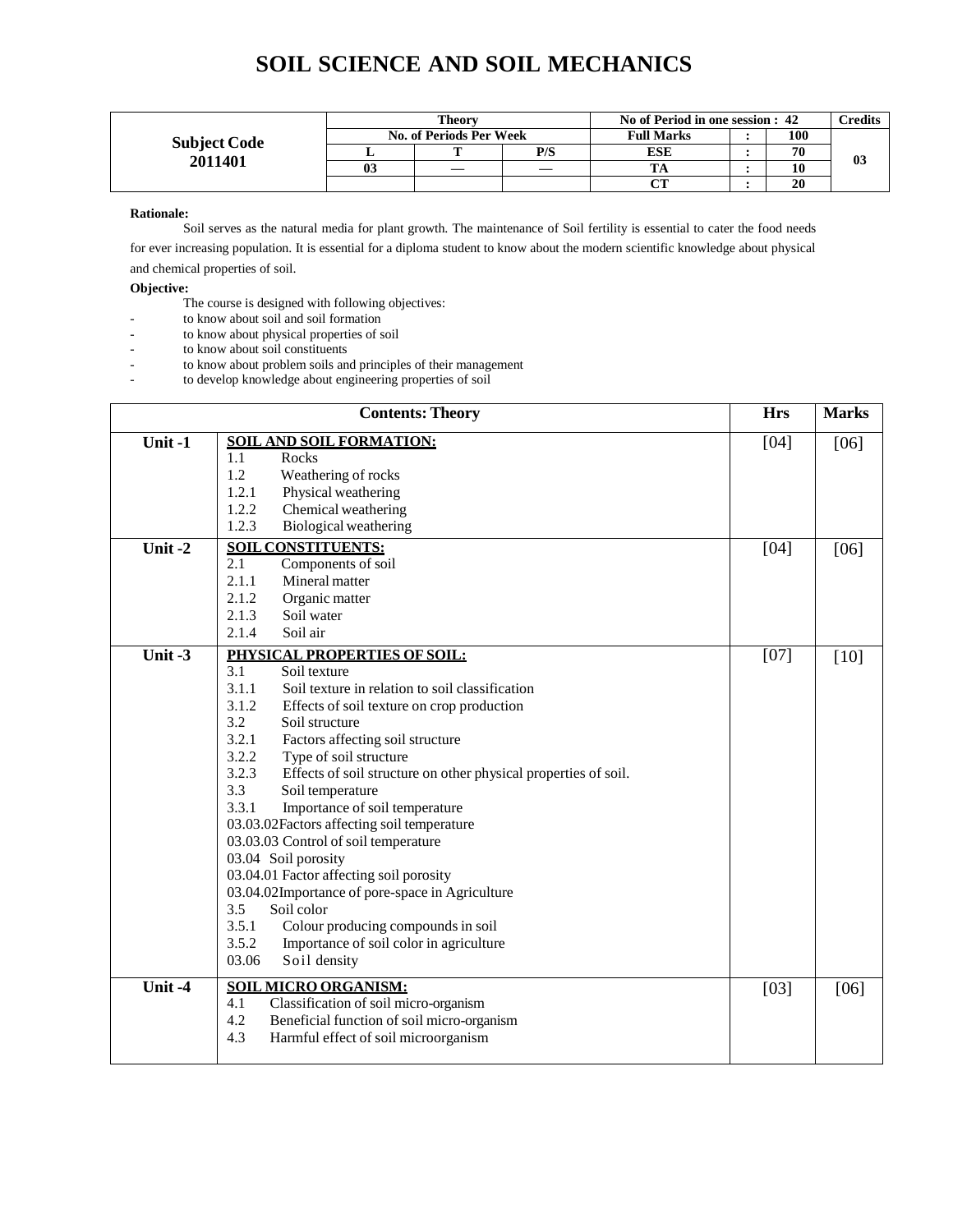| Unit $-5$  | <b>ESSENTIAL PLANT NUTRIENTS:</b>                                                | $[04]$ | $[06]$ |
|------------|----------------------------------------------------------------------------------|--------|--------|
|            | Classification of nutrients<br>5.1                                               |        |        |
|            | Role of nutrients<br>5.2                                                         |        |        |
|            | 5.3<br>Deficiency symptoms of nutrients                                          |        |        |
|            | 5.4<br>Forms in which nutrients are taken by plants                              |        |        |
|            | 5.5<br>Sources of plant nutrients in the soil                                    |        |        |
| Unit $-6$  | <b>PROBLEM SOILS:</b>                                                            | $[05]$ | $[08]$ |
|            | Acid soils and their management<br>6.1                                           |        |        |
|            | 6.2<br>Saline soils and their management                                         |        |        |
|            | 6.3<br>Alkali soils and their management                                         |        |        |
| Unit $-7$  | <b>BASIC DEFINITIONS:</b>                                                        | $[03]$ | [04]   |
|            | Soil mass<br>7.1                                                                 |        |        |
|            | 7.2<br>Water content                                                             |        |        |
|            | 7.3<br>Density or unit weight of soil solids                                     |        |        |
|            | 7.4<br>Specific gravity                                                          |        |        |
|            | Void ratio<br>7.5                                                                |        |        |
|            | 7.6<br>Porosity                                                                  |        |        |
|            | 7.7<br>Degree of saturation                                                      |        |        |
| Unit $-8$  | <b>GRAIN SIZE DISTRIBUTION:</b>                                                  | [02]   | $[04]$ |
|            | Sieve analysis<br>8.1                                                            |        |        |
|            | 8.2<br>Stock's law and hydrometer analysis (Basic concept only)                  |        |        |
|            |                                                                                  |        |        |
| Unit-9     | <b>ATTERBURG'S LIMITS:</b>                                                       | $[02]$ | $[04]$ |
|            | 9.1<br>Types of Atterburg's limits                                               |        |        |
|            | 9.1.1<br>Methods of Determination of liquid limit                                |        |        |
|            | 9.1.2<br>Methods of determination of plastic limit                               |        |        |
| Unit $-10$ | <b>CLASSIFICATION OF SOILS:</b>                                                  | [02]   | [04]   |
|            | 10.01 Descriptive idea Grain size classification and Indian standard             |        |        |
|            | soil classification                                                              |        |        |
|            |                                                                                  |        |        |
| Unit $-11$ | <b>SOIL PERMEABILITY:</b>                                                        | $[02]$ | [04]   |
|            | 11.1<br>Darcy's law                                                              |        |        |
|            | 11.2<br>Constant head permeo meter                                               |        |        |
|            | 11.3<br>Variable head permeo meter                                               |        |        |
| Unit $-12$ | <b>SOIL COMPACTION:</b>                                                          | $[02]$ | [04]   |
|            | 12.1<br>Difference between compaction and consolidation                          |        |        |
|            | 12.2<br>Factor affecting the soil compaction                                     |        |        |
|            | 12.3<br>Methods of soil compaction used in field by static and vibrating rollers |        |        |
|            |                                                                                  |        |        |
| Unit $-13$ | <b>BEARING CAPACITY OF SOIL:</b>                                                 | $[02]$ | [04]   |
|            | Factors affecting the bearing capacity of soil<br>13.1                           |        |        |
|            | Methods of determining bearing capacity of soil<br>13.2                          |        |        |
|            | Determination of bearing capacity by load test<br>13.3                           |        |        |
|            | <b>Total</b>                                                                     | 42     | 70     |
|            |                                                                                  |        |        |

| Reference books :-                           |   |                                                                          |  |  |  |  |  |  |
|----------------------------------------------|---|--------------------------------------------------------------------------|--|--|--|--|--|--|
| Soil Mechanics and Foundation                |   | B.C. Punania Standard book house, New Delhi.                             |  |  |  |  |  |  |
| Soil Mechanics and Foundation<br>Engineering | ٠ | Bhagirath Lal Gupta Standard publishers Distributors, Delhi-6            |  |  |  |  |  |  |
| Nature and Properties of Soil                |   | N.C. Brady S. Chand & Company Ltd, New Delhi.                            |  |  |  |  |  |  |
| <b>Text Book of Soil Science</b>             |   | T.D. Biswas & S.K. Mukherjee Tata McGraw Hill publishing company<br>Ltd. |  |  |  |  |  |  |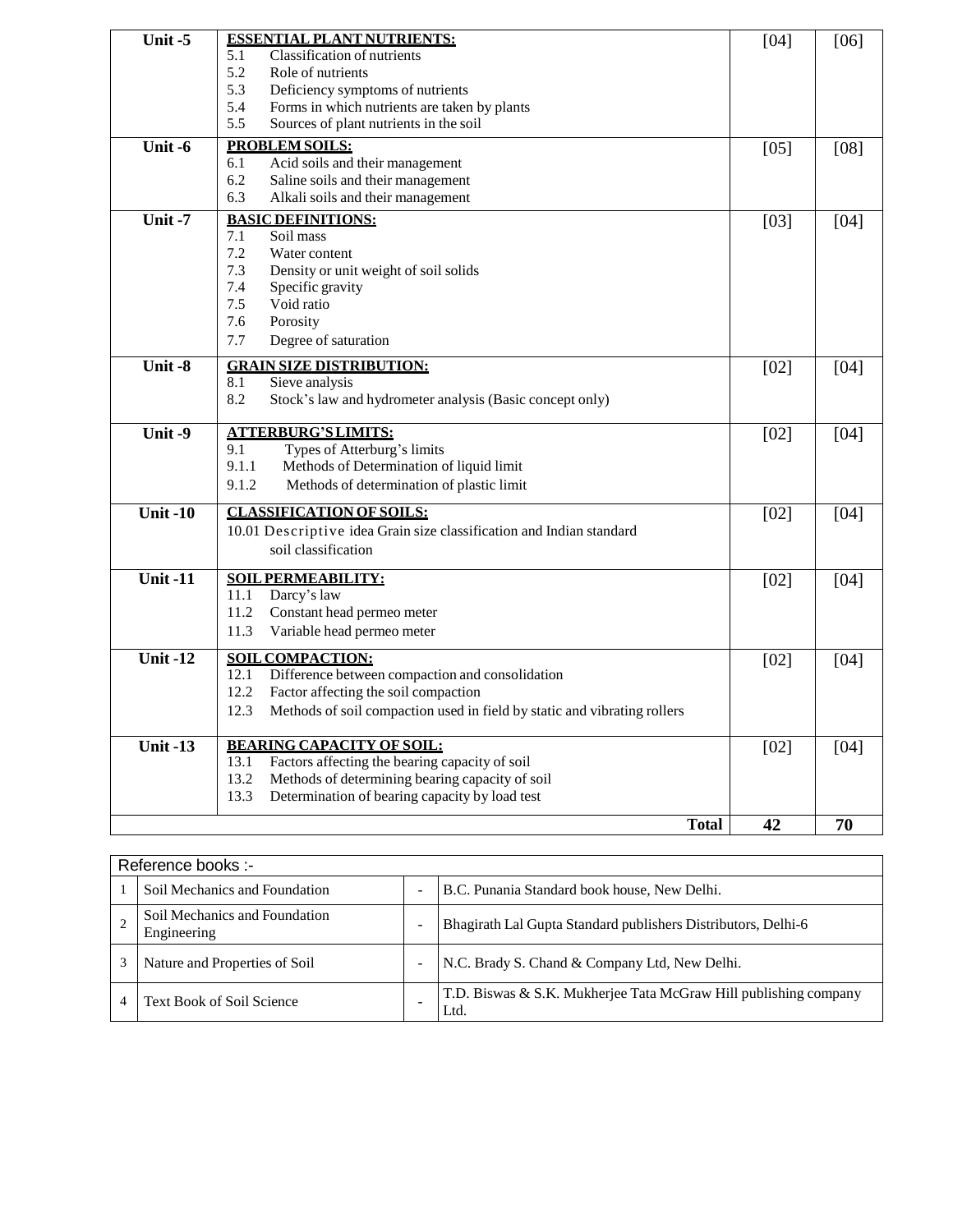# **MACHINE DRAWING**

| <b>Subject Code</b> |    | Theorv                  |     | No of Period in one session : 60 | Credits |    |
|---------------------|----|-------------------------|-----|----------------------------------|---------|----|
| 2011402             |    | No. of Periods Per Week |     | <b>Full Marks</b>                | 100     | 04 |
|                     |    |                         | P/S | <b>ESE</b>                       | 70      |    |
|                     | 05 |                         |     |                                  | 10      |    |
|                     |    |                         |     | nп                               | 20      |    |

**Rationale:**

Drawing is the language of engineers. Without the knowledge and skill of drawing an Agricultural Engineering Diploma Holder becomes handicapped in understanding the problems right from design state of machine components to the production.

This subject will develop the understanding of drawing, representation of machine parts. The subject will help a technician in understanding the functioning of different machine, which will help in maintenance, dismantling and assembly of machines used in agricultural farms, food processing, production process etc. This subject will develop the skill of communication through drawing which in turn will develop confidence.

#### **Objective:**

The students will be able to:

- Understand screw threads and its characteristics representation
- Understand the fastening types and its representation
- Understand the different types of joints used and its representation can get the ability to understand the different types of power coupling used in farm machinery and its representation
- Can develop the ability to represent the agricultural machine parts, machining components by free hand sketch
- Develop overall drawing and drafting skill in practical fields.

|                 | <b>Contents: Theory</b>                                                                                                                                            | <b>Hrs</b>                         | <b>Marks</b> |
|-----------------|--------------------------------------------------------------------------------------------------------------------------------------------------------------------|------------------------------------|--------------|
| Unit-1          | Orthographic Projection.                                                                                                                                           | $\lceil 03 \rceil$                 | [02]         |
| Unit -2         | Method of projection, $1st$ angle and $3rd$ angle projection.                                                                                                      | $\left[0.3\right]$                 | [04]         |
| Unit $-3$       | Orthographic projection of simple models and from given isometric drawing<br>of simple blocks and machine parts.                                                   | $\begin{bmatrix} 06 \end{bmatrix}$ | [06]         |
| Unit -4         | Isometric drawing.                                                                                                                                                 | $\lceil 06 \rceil$                 | [06]         |
| Unit $-5$       | Introduction of pictorial, drawing, construction of isometric scale, its use in<br>isometric drawing.                                                              | $\lceil 06 \rceil$                 | [06]         |
| Unit -6         | Isometric drawing of simple blocks and m/c parts.                                                                                                                  | $\lceil 06 \rceil$                 | [06]         |
| Unit $-7$       | Conventions used in Machine Drawing.                                                                                                                               | $\lceil 04 \rceil$                 | [04]         |
| Unit -8         | Conventional representation of common features in mechanical drawing like screw<br>threads, rolled sections bearings tension spring, gear and pinion as per IS:696 | $\lceil 04 \rceil$                 | [04]         |
| Unit -9         | Conventional method of representation of full sectional and half sectional views of<br>m/c parts as per IS:696                                                     | $\lceil 04 \rceil$                 | [06]         |
| <b>Unit -10</b> | Free hand sketches of bolt and nuts. Locking devices, studs, rivet-heads, keys cottess<br>and simple machine part.                                                 | $\lceil 04 \rceil$                 | [06]         |
| <b>Unit -11</b> | Different joints like union joints, expansion joint, bush bearings.                                                                                                | $\lceil 04 \rceil$                 | [06]         |
| <b>Unit -12</b> | Loose and fast, pulley & agricultural implements.                                                                                                                  | $\lceil 04 \rceil$                 | [06]         |
| Unit $-13$      | Dimensional and sectional drawing of bearing – pedestal bearing, Plummer block,<br>foot step bearing. Machine parts - cotter joint, knuckle joint                  | $\lceil 06 \rceil$                 | [08]         |
|                 | <b>Total</b>                                                                                                                                                       | 60                                 | 70           |

|    | <b>Machine Drawing</b>             | N.D. Bhatt              |
|----|------------------------------------|-------------------------|
| 2. | <b>Machine Drawing</b>             | Parkinson               |
| 3. | <b>Machine Drawing</b>             | R.B. Gupta              |
| 4. | <b>Machine Drawing</b>             | Mittal & Agarwal        |
|    | A Text Book of Engineering Drawing | R.K. Dhawan             |
| 6. | Practical Agricultural Engineering | R.K. Ghosh and S. Swain |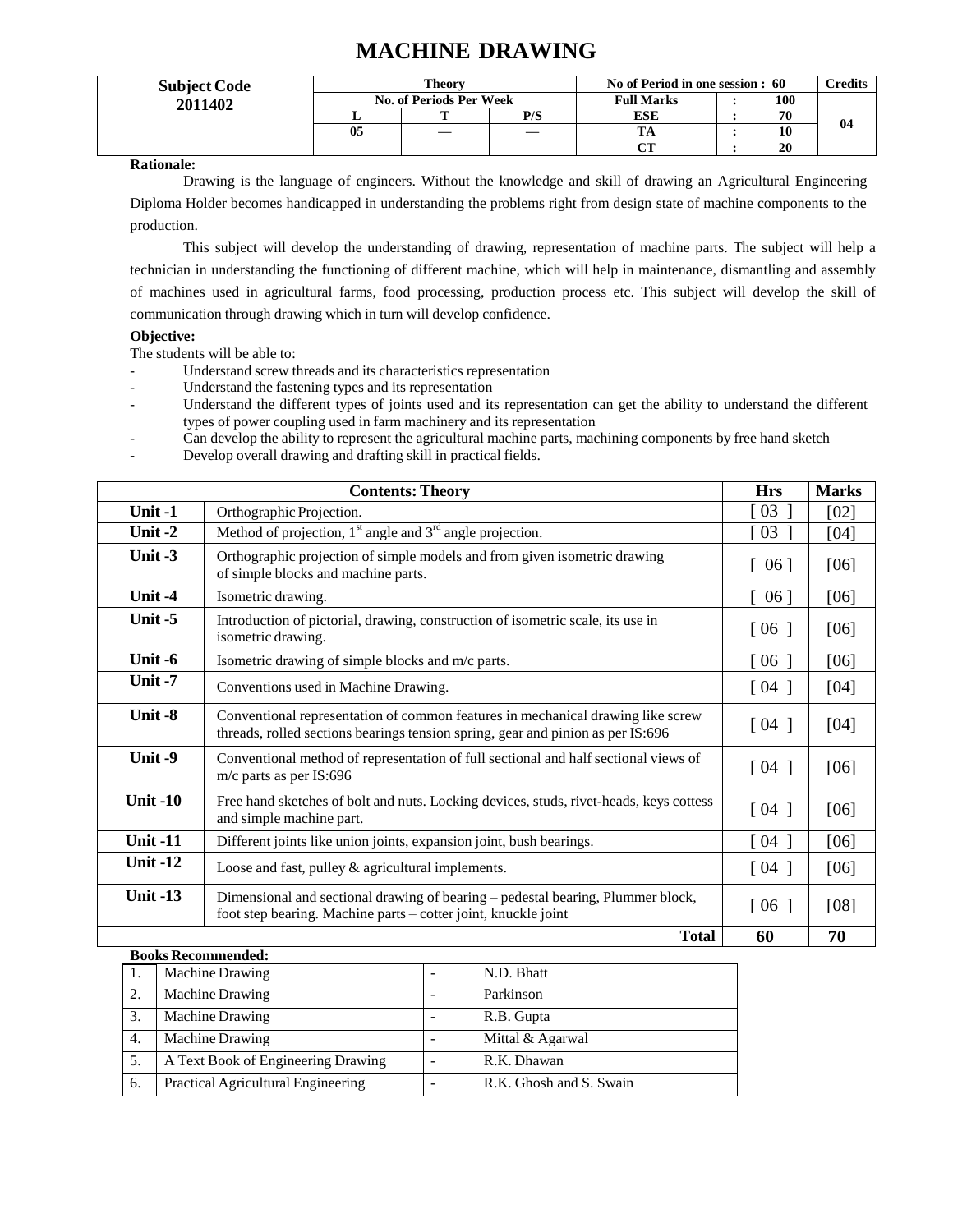# **HYDRAULICS & FLUID MECHANICS**

|                     |    | Theorv                  |                   | No of Period in one session: 42 | Credits |    |  |  |
|---------------------|----|-------------------------|-------------------|---------------------------------|---------|----|--|--|
| <b>Subject Code</b> |    | No. of Periods Per Week | <b>Full Marks</b> | 100                             |         |    |  |  |
| 2011403             |    |                         | P/S               | <b>ESE</b>                      | 70      |    |  |  |
|                     | 03 |                         |                   |                                 |         | 03 |  |  |
|                     |    |                         |                   | $\sim$                          | 20      |    |  |  |

**Rationale and Objective:**

A Diploma student of Agricultural Engineering has to perform his job related to fetch water in the field by different types. The knowledge of fluid characteristics and its related parameter is must for the students.

This course of Hydraulics and Fluid Mechanics is designed to cover the fluid properties, fluid statics and dynamics, its flow characteristics in closed condute and open channel with weirs and various aspect that are useful

in project planning & execution work.

The curriculum has been divided into the following topics:

|         | <b>Contents: Theory</b>                                                                                                                                                                                                                                                                                                                                                                                                                                                                                                                                                                                                            | <b>Hrs</b> | <b>Marks</b> |
|---------|------------------------------------------------------------------------------------------------------------------------------------------------------------------------------------------------------------------------------------------------------------------------------------------------------------------------------------------------------------------------------------------------------------------------------------------------------------------------------------------------------------------------------------------------------------------------------------------------------------------------------------|------------|--------------|
| Unit-1  | <b>PROPERTIES OF FLUIDS:</b><br>Density, Specific Weight, Specific Volume, Specific Gravity, Viscosity, Dynamic<br>Viscosity, Kinematic Viscosity, Cohesion, Adhesion, Surface Tension, Capillarity,<br>thermodynamic properties.                                                                                                                                                                                                                                                                                                                                                                                                  | $[03]$     | $[03]$       |
| Unit-2  | <b>MEASUREMENT OF PRESSURE:</b><br>Pressure, Pascal's Law of Fluid Pressure at a point, Pressure head, Transmissibility<br>of liquid pressure, Bramah's process OR Hydraulic press, Atmospheric pressure,<br>Negative pressure OR vacuum pressure, pressure gauge and manometers, the<br>barometer, the one Reid barometer, the siphon barometer, the piezo meter-U- tube<br>OR Double column manometer, Inverted U-tube manometer, Measurement of<br>Suction pressure OR Negative pressure, Sensitive manometers, Single column,<br>Inclined tube manometer, the bourdon gauge, the diaphragm pressure gauge, Micro<br>manometer. | [04]       | $[08]$       |
| Unit -3 | <b>HYDROSTATIC PRESSURE ON SURFACES:</b><br>Total pressure on a lamina immersed in a liquid, center of pressure, the hydrostatic<br>paradox, pressure force on vertical and inclined laminae, pressure on curved surfaces,<br>pressure on lock gates, pressures on a masonry dam, stability of dam, minimum<br>bottom with required for a dam.                                                                                                                                                                                                                                                                                     | [03]       | $[05]$       |
| Unit-4  | <b>BUOYANCY AND FLOATATION:</b><br>Buoyancy, Archimedes principle, Centre of buoyancy, body immersed in two<br>different fluids, Meta Centre, Metacentric height, stable, unstable and neutral<br>equilibrium.                                                                                                                                                                                                                                                                                                                                                                                                                     | $[03]$     | $[05]$       |
| Unit-5  | <b>HYDROKINEMATICS:</b><br>Introduction, method of describing fluid motion, streamline, path line, streak line,<br>stream tube, potential line, types of flow, laminar & turbulent, steady & unsteady<br>flow, uniform and non-uniform flow, rotational and irrotational flow, various types<br>of fluid movements. Reynolds number, Froud number and Webber number. Equation<br>of continuity for one-dimensional steady flow.                                                                                                                                                                                                    | $[04]$     | [05]         |
| Unit -6 | <b>DYNAMICS OF FLUID FLOW:</b><br>Energy possessed by fluid body potential energy and potential head, pressure energy<br>and pressure head, kinetic energy and kinetic head, the energy equation, Bernoulli's<br>theorem, Euler's equation of motion, Inter conversion of potential pressure and<br>kinetic heads, kinetic energy correction factor, momentum equation, rate of change<br>of momentum, central volume, the venturi meter, the venturi head, pitot tube, orifice<br>plate or orifice metre, the flow nozzle.                                                                                                        | [03]       | $[08]$       |
| Unit-7  | <b>ORIFICES AND MOUTH PIECES:</b><br>Orifices, small and large orifices, circular & rectangular orifices, sharp edge and bell<br>mouthed orifices, Vena contracta, coefficient of orifices, coefficient of contraction,<br>coefficient of velocity and coefficient of discharge, submerged orifice, large orifice,<br>loss of head due to sudden enlargement, loss of head due to sudden contraction,<br>mouth piece, convergent, divergent mouth piece.                                                                                                                                                                           | $[03]$     | [08]         |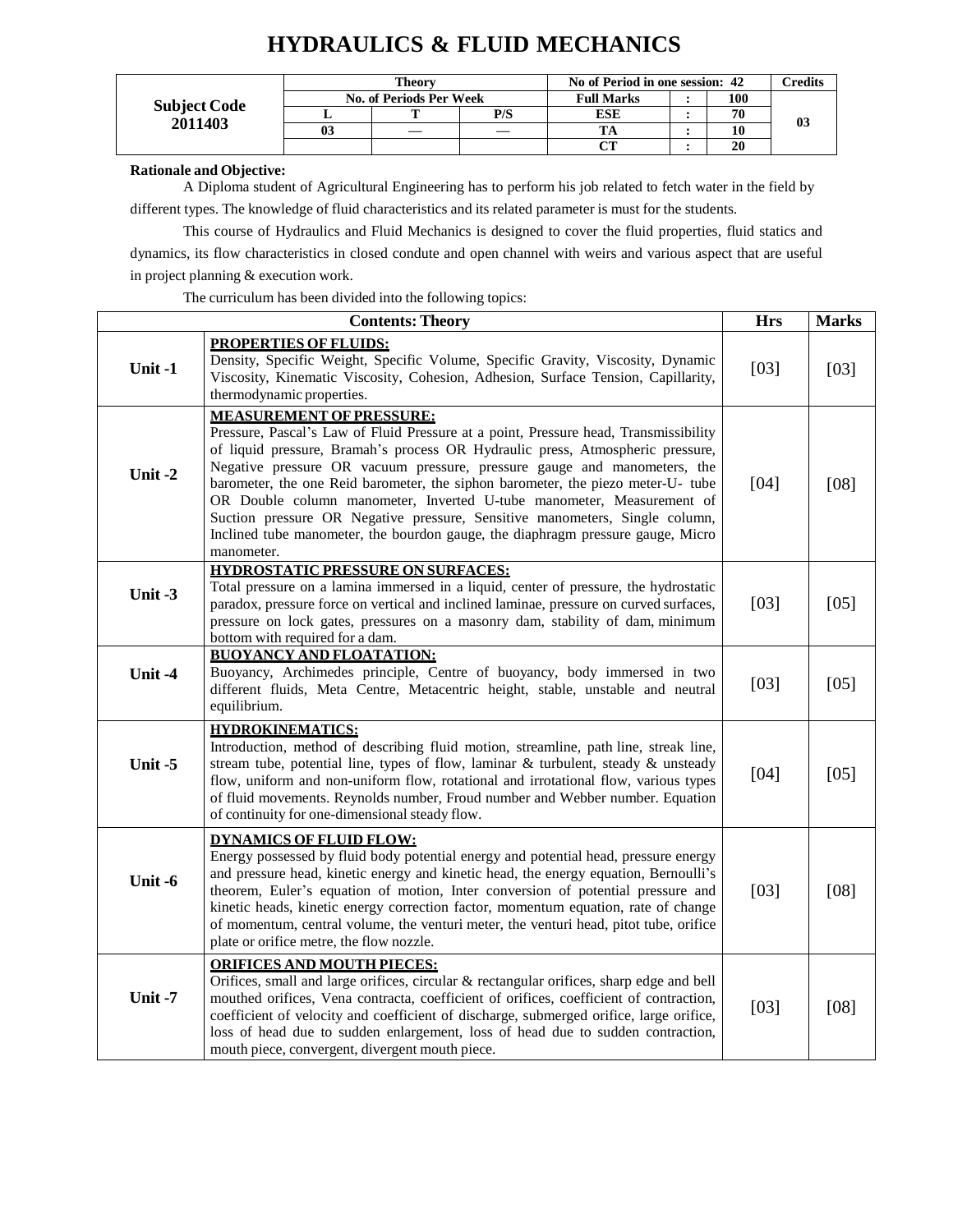|                 | to reduced or increased flow. Principles of similarity applied to centrifugal pumps.<br>Characteristics curves.<br><b>Total</b>                                                                                                                                                                                                                                                                                                                                                                             | 42   | 70   |
|-----------------|-------------------------------------------------------------------------------------------------------------------------------------------------------------------------------------------------------------------------------------------------------------------------------------------------------------------------------------------------------------------------------------------------------------------------------------------------------------------------------------------------------------|------|------|
| Unit $-11$      | <b>PUMPS:</b><br>Pumps and its types, Centrifugal pump, method of converting the kinetic energy of<br>water leaving the impeller into pressure energy, the volute chamber, the vertex or the<br>whirlpool chamber, guide blades minimum speed to start the pump, loss of head due                                                                                                                                                                                                                           | [04] | 1071 |
| <b>Unit -10</b> | <b>FLOW THROUGH OPEN CHANNELS:</b><br>Types of channels: Rectangular, trapezoidal and circular channels; Opened covered<br>channels, steady and unsteady flow in a channel. Chezy's formula, Kuttur's formula,<br>Manning formula, Hydraulic mean depth or radius, most efficient section, Specific<br>energy head, Critical depth, critical velocity, Hydraulic jump or standing wave.<br>Condition on which the hydraulic jump will occur. Back water curve, Channel with<br>mild, steep, critical slope. | [06] | [08] |
| Unit -9         | <b>FLOW THROUGH PIPES:</b><br>Laws of fluid friction, loss of head due to pipe friction, Darcy-Weir back formula,<br>Hydraulic gradient, Total energy line, pipes in series, pipes in parallel, Dupuits<br>equation, loss of head in tapering pipe with nozzle.                                                                                                                                                                                                                                             | [06] | [08] |
| Unit -8         | <b>NOTCHES &amp; WEIRS:</b><br>Difference between notch and weir, Nappe or vein, crest or sill of a notch,<br>classification of weirs, rectangular weir, triangular weir, trape zanidal weir, weir<br>with end contraction.<br>Submerged weir – Anicut raised weir, barrage, broad crested weir, ogee weir, cipolleti<br>weir.                                                                                                                                                                              | [03] | [05] |

|                | Fluid Mechanics & Hydraulics                | Dr. Jagdish Lal Metropolitan Book Co. Pvt. Ltd., New Delhi            |
|----------------|---------------------------------------------|-----------------------------------------------------------------------|
|                | Hydraulics Fluid Mechanics & Fluid Machines | S. Ramanruthan Dhanpat Rai Publishing Company, New Delhi –<br>110 002 |
| 3              | A Text Book of Hydraulics & Fluid Mechanics | R.S. Khurmi S. Chand & Co., Ram Nagar, New Delhi                      |
| $\overline{4}$ | A Text Book of Fluid Mechanics & Hydraulics | R.K. Bansal Laxmi Publication, New Delhi                              |
|                | Tube Well & Pumps                           | Dr. A.M. Michel Water Technology Centre, ICAR, New Delhi              |
| 6.             | Open Channel Flow                           | V.T. Chaw Mc Graw Hill Co.                                            |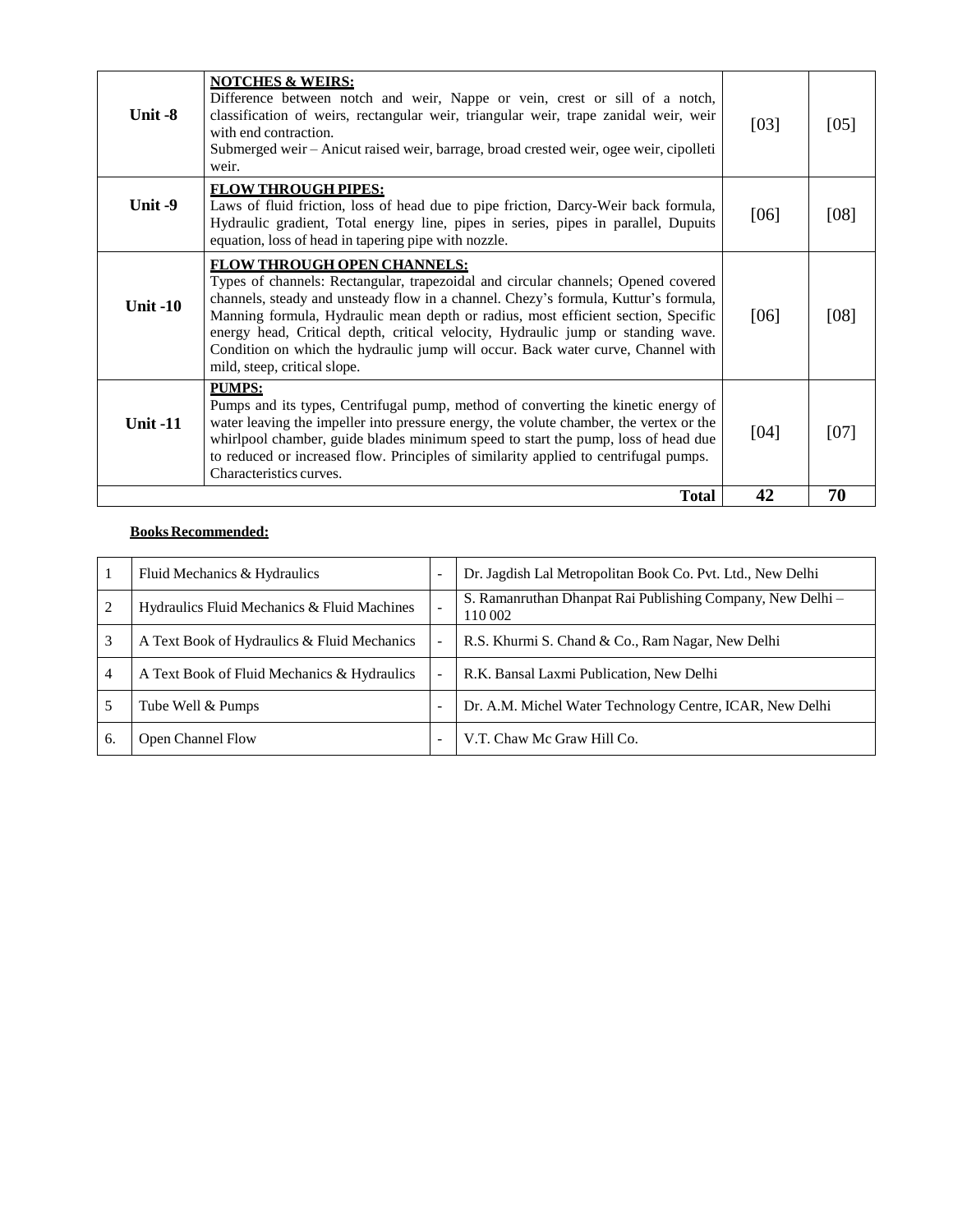# **FARM POWER AND TRACTOR**

|                     |    | Theorv                  |     | No of Period in one session: 42 |     | <b>Credits</b> |
|---------------------|----|-------------------------|-----|---------------------------------|-----|----------------|
| <b>Subject Code</b> |    | No. of Periods Per Week |     | <b>Full Marks</b>               | 100 |                |
|                     |    | m                       | P/S | ESE                             | 70  | 0 <sub>3</sub> |
| 2011404             | U3 | —                       |     |                                 |     |                |
|                     |    |                         |     | $\alpha$ tt                     | 20  |                |

**Rationale & Objective:**

A Diploma holder technician in Agricultural Engineering must know the operations control, maintenance and repairing idea of different sources of power used in Agricultural sector. For proper utilization of agricultural machinery, processing equipment's in agricultural FARM and FIRM with safety for stationary & mobile engines, this course is designed with following contents:

- Idea of conventional animal, human, coal, fuel and non-conventional solar and wind power sources of energy used in agricultural sector
- Scope of mechanization, its availability and suitability in Indian condition. Principle of operation of different engines
- Different Engines system
- Different engine components, different control devices repair, maintenance & safety devices of engines
- Power estimation and power losses
- Introduction of mobile engines and tractors

|           | <b>Contents: Theory</b>                                                                                                                                                                                                                                                                                                                                                   | <b>Hrs</b> | <b>Marks</b> |
|-----------|---------------------------------------------------------------------------------------------------------------------------------------------------------------------------------------------------------------------------------------------------------------------------------------------------------------------------------------------------------------------------|------------|--------------|
| Unit-1    | <b>INTRODUCTION OF ENERGY SOURCES:</b><br>Different sources of energy.<br>Sources of Farm Power in conventional system with animal, human, fossil<br>$\overline{a}$<br>fuel.<br>Sources of Farm Power with non-conventional system like solar, wind and<br>$\overline{a}$<br>biogas.                                                                                      | $[03]$     | [04]         |
| Unit-2    | SCOPE OF MECHANIZATION IN INDIAN CONDITION FROM SUITABILITY<br><b>&amp; AVAILABILITY POINT OF VIEW:</b><br>Farm Mechanization, its advantages and disadvantages.<br>Hurdles in farm mechanization in Indian condition with availability $\&$<br>$\overline{a}$<br>suitability of power sources.                                                                           | $[04]$     | [04]         |
| Unit $-3$ | PRINCIPLES AND COMPONENTS OF INTERNAL<br><b>COMBUSTION</b><br><b>ENGINE:</b><br>Principles of different cycles; auto cycle; Diesel cycle, theoretical and actual<br>cycles of engine working.<br>Difference in Compression Ignition and Spark Ignition engines.<br>Stationary and moving components of I.C. engine and its material of<br>$\overline{a}$<br>construction. | [04]       | [06]         |
| Unit -4   | <b>TWO &amp; FOUR STROKES CYCLE ENGINES:</b><br>Principles and operation of two stroke cycles engines.<br>Difference in two strokes and four strokes engine principles, power calculation.<br>$\blacksquare$                                                                                                                                                              | $[04]$     | $[07]$       |
| Unit-5    | <b>VALVE SYSTEM AND VALVE TIMING:</b><br>Arrangement of valves in engine<br>Function of valves<br>$\overline{a}$<br>Valve timing and its diagram<br>$\overline{a}$<br>Valve clearances and its importance and adjustment of valve clearance.<br>$\overline{\phantom{a}}$                                                                                                  | $[03]$     | [06]         |
| Unit -6   | <b>FUEL SUPPLY SYSTEM:</b><br>Petrol Supply System<br>$\overline{a}$<br>Diesel Supply System<br>$\overline{a}$<br>Properties of fuel<br>$\overline{a}$<br>Fuel filter and its working                                                                                                                                                                                     | $[03]$     | [07]         |
| Unit -7   | <b>FUEL INJECTION SYSTEM:</b><br>Fuel Injection Pump<br>Methods of fuel injection pump<br>$\overline{\phantom{a}}$<br>Injector – Nozzel, construction and working.                                                                                                                                                                                                        | [03]       | [06]         |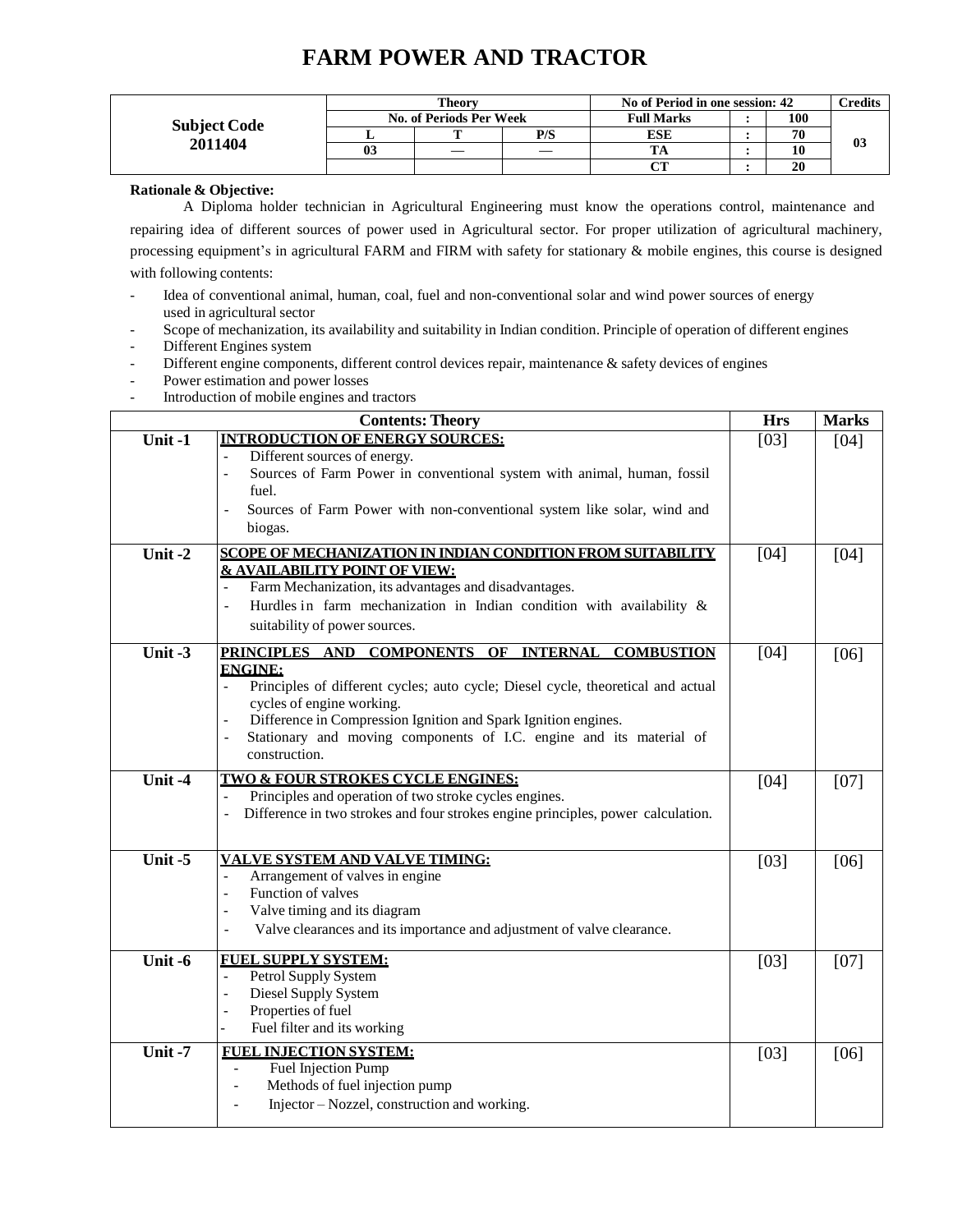| Unit-8          | <b>LUBRICATING SYSTEM:</b>                                                              | $[03]$ | [06] |
|-----------------|-----------------------------------------------------------------------------------------|--------|------|
|                 | Need of lubrication                                                                     |        |      |
|                 | Properties of good lubricants                                                           |        |      |
|                 | Types of lubricants used                                                                |        |      |
|                 | Types of lubricating systems                                                            |        |      |
| Unit -9         | <b>COOLING SYSTEM:</b>                                                                  | [03]   | [06] |
|                 | Need of cooling                                                                         |        |      |
|                 | Air cooling                                                                             |        |      |
|                 | Water cooling                                                                           |        |      |
|                 | Thermo siphon and forced circulation cooling system                                     |        |      |
| Unit $-10$      | PRE AIR CLEANER & AIR CLEANER:                                                          | $[03]$ | [04] |
|                 | Need of Pre Air Cleaner & Air Cleaner                                                   |        |      |
|                 | Types of Air Cleaners                                                                   |        |      |
|                 | Their construction, working & maintenance                                               |        |      |
|                 |                                                                                         |        |      |
| <b>Unit -11</b> | <b>GOVERNING SYSTEM:</b>                                                                | $[03]$ | [04] |
|                 | Governing Hit and Miss System, throttle system, centrifugal pheunatic                   |        |      |
|                 | governor.                                                                               |        |      |
|                 | Governor hunting and governor regulation.                                               |        |      |
|                 |                                                                                         |        |      |
| Unit $-12$      | <b>MOBILE ENGINE AND TRACTORS:</b>                                                      | [03]   | [06] |
|                 | Need of mobile engines                                                                  |        |      |
|                 | Transmission & control of tractor systems                                               |        |      |
|                 |                                                                                         |        |      |
|                 |                                                                                         |        |      |
| <b>Unit -13</b> | POWER TILLER AND ITS COMPONENTS:                                                        | $[03]$ | [04] |
|                 | Walking type farm operation through power tiller.                                       |        |      |
|                 | Different system of power tiller and its controlling units.<br>$\overline{\phantom{a}}$ |        |      |
|                 | Its advantages & disadvantages and suitability.<br>$\overline{\phantom{a}}$             |        |      |
|                 |                                                                                         |        |      |
|                 | <b>Total</b>                                                                            | 42     | 70   |

|                | Farm Gas Engines and Tractors                       |                          | R. Jones Fred Tata McGraw Hill publishing company Ltd.                                             |
|----------------|-----------------------------------------------------|--------------------------|----------------------------------------------------------------------------------------------------|
| $\overline{c}$ | Principles of Agricultural Engineering, Vol. - I    |                          | A.M. Michel & T.P. Ojha<br>Jain Brothers, New Delhi                                                |
| 3              | Practical Agricultural Engineering Vol. - I & II    | $\overline{\phantom{a}}$ | Ghosh and Swain Naya Prakash 206, Bidhar Sarani, Kolkata                                           |
|                | <b>Tractors and Their Power Units</b>               |                          | E.L. Barger, J.B. Liljedahl, W.M. Carleton, E.G. Mokibben<br>Wiley Eastern Private Ltd., New Delhi |
|                | Farm Tractors Repair & Maintenance                  |                          | S.C. Jain & C.M. Rai Standard Publisher Distributors, New Delhi                                    |
| 6              | <b>Tractor and Automobile</b>                       | $\overline{\phantom{a}}$ | V. Redichev MIR Publication                                                                        |
|                | Basic Automobile Engineering                        | $\overline{\phantom{a}}$ | C.P. Nokra Dhanpat Rai Publishing Company, New Delhi                                               |
| 8              | Elements of Agricultural Engineering, Vol. - I & II |                          | Jagdiswar Sahay Agro Book Agency, New Area, Jakkanpur,<br>$Patna - 1$                              |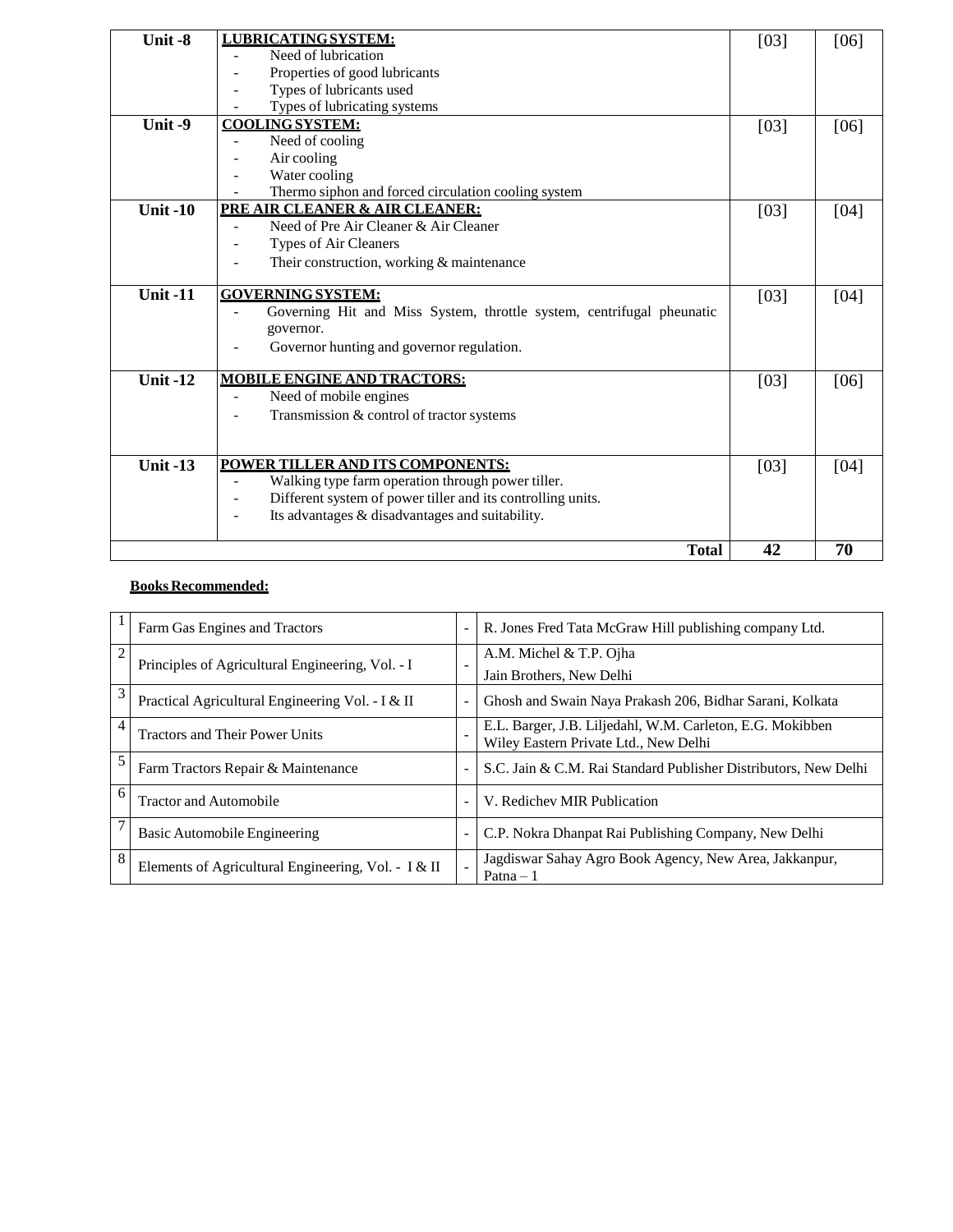# **WORKSHOP TECHNOLOGY**

|                     |    | <b>Theory</b>           |     | No of Period in one session: 42 |     | $\gamma$ redits |
|---------------------|----|-------------------------|-----|---------------------------------|-----|-----------------|
| <b>Subject Code</b> |    | No. of Periods Per Week |     | <b>Full Marks</b>               | 100 |                 |
| 2011405             |    |                         | P/S | ESE                             | 70  | 0 <sup>3</sup>  |
|                     | 03 |                         |     |                                 |     |                 |
|                     |    |                         |     | $\sim$                          | 20  |                 |

#### **Rationale:**

Workshop technology deals with different processes by which component of a machine or equipment's are made, objectives of Agricultural Engineering Diploma holders will have to deal with different types of machines and tractors, so they are supposed to know different processes in workshop. keeping this in view, this subject has been included in the curriculum.

|         | <b>Contents: Theory</b>                                                                                                                                                                                                                                                                                                                                                                                                                                                                                                                                                              | <b>Hrs</b> | <b>Marks</b>    |
|---------|--------------------------------------------------------------------------------------------------------------------------------------------------------------------------------------------------------------------------------------------------------------------------------------------------------------------------------------------------------------------------------------------------------------------------------------------------------------------------------------------------------------------------------------------------------------------------------------|------------|-----------------|
| Unit-1  | <b>ENGINEERING MATERIAL:</b><br>Classification of materials<br>1.1<br>1.2<br>Properties of materials<br>1.3<br>Crystal structure, unit cell & space lattice, metallic, space lattice, effect<br>of grain size on properties of metals cooling curves for metals and<br>alloys.<br>Brief ideas about ferrous metals and alloys<br>1.4<br>1.5<br>Brief ideas about non-ferrous metals and their alloys<br>Miscellaneous materials e.g., plastic, glass, plywood, packing materials,<br>1.6<br>abrasive materials, belt materials, lubricating materials, their properties<br>and uses. | [08]       | [10]            |
| Unit-2  | <b>HEAT TREATMENT OF STEEL:</b><br>2.1<br>Definition, objectives, iron-carbon equilibrium diagram<br>2.2<br>Different Heat treatment processes<br>2.3<br>Defects due to heat treatment of steel                                                                                                                                                                                                                                                                                                                                                                                      | [03]       | $[10]$          |
| Unit-3  | <b>GENERAL PROCESSES:</b><br>3.1<br>Welding, definition, types of electrodes, fluxes welding defects, gas<br>cutting<br>3.2<br>Soldering, Definition, types of solder, soldering Iron<br>3.3<br>Brazing, definition, types of brazing, Atal's, fluxes                                                                                                                                                                                                                                                                                                                                | [04]       | [08]            |
| Unit -4 | <b>INTRODUCTION:</b><br>4.1<br>Introduction<br>4.2<br>Safety measures in workshop<br>4.3<br>Indian factory acts on safety<br>4.4<br>Different types of carpentry tools and processes<br>4.5<br>Brief ideas about Band saw etc., wooden lathe circular saw, wood<br>planner etc.                                                                                                                                                                                                                                                                                                      | [05]       | [08]            |
| Unit-5  | <b>BLACKSMITHY SHOP:</b><br>5.1<br>Introduction<br>5.2<br>Different tools and their uses<br>5.3<br>Different forging operations<br>5.4<br>Defects of forging<br>5.5<br>Brief ideas about power hacksaw etc.                                                                                                                                                                                                                                                                                                                                                                          | [06]       | [06]            |
| Unit-6  | <b>ESTIMATING &amp; COSTING:</b><br>6.1<br>Introduction of Estimating & Costing<br>6.2<br>Elements & Cost                                                                                                                                                                                                                                                                                                                                                                                                                                                                            | [02]       | [06]            |
| Unit-7  | <b>ESTIMATION OF MACHINING TIME IN MACHINE SHOP:</b><br>Introduction length of cut, feed, depth of cut, RPM, cutting speed, time,<br>7.1<br>time allowances.<br>7.2<br>Estimation of machining time for different Lathe operations.<br>7.3<br>Estimation of machining time for shaping, slotting and planning<br>operations.                                                                                                                                                                                                                                                         | $[04]$     | [08]            |
| Unit-8  | <b>ESTIMATION IN WLEDING SHOP:</b><br>Introduction, types of welding, types of welding joints, edge<br>8.1<br>preparation, welding techniques.<br>8.2<br>Gas welding and gas cutting, arc welding, estimation of welding cost.                                                                                                                                                                                                                                                                                                                                                       | [06]       | [08]            |
| Unit-9  | <b>ESTIMATION OF SHEET METAL SHOP:</b><br>Introduction, different operations, sheet metal joints.<br>9.1<br>9.2<br>Allowances for sheet metal, operations & joints, estimate of cost.                                                                                                                                                                                                                                                                                                                                                                                                | [04]       | [06]            |
|         | <b>Total</b>                                                                                                                                                                                                                                                                                                                                                                                                                                                                                                                                                                         | 42         | $\overline{70}$ |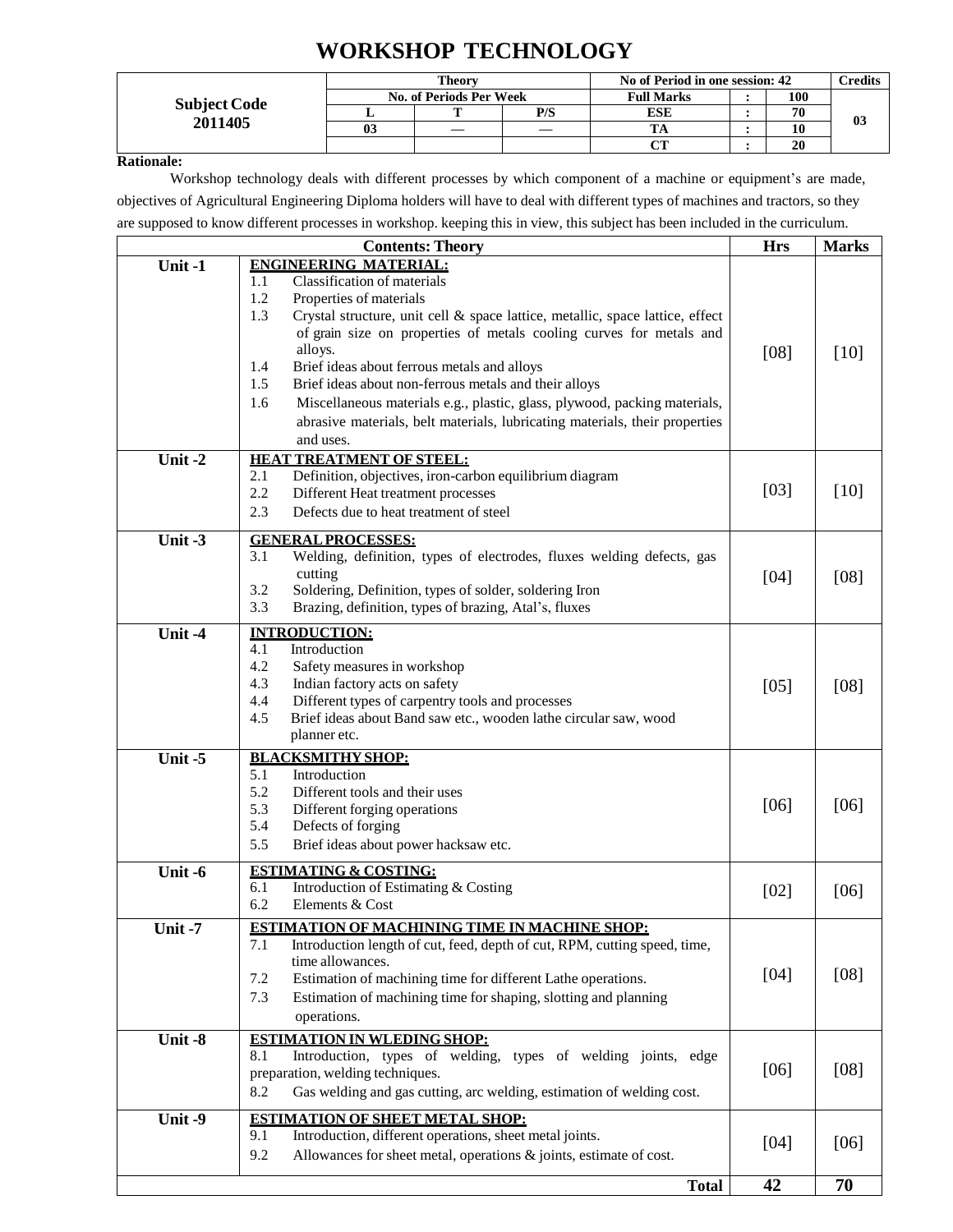| Mechanical Estimates & Costing       |   | S.C. Jain Dhanpat Rai & Sons, Delhi – 6               |
|--------------------------------------|---|-------------------------------------------------------|
| Introduction to Estimating & Costing | - | GBS Narang and V. Kumar Khanna publishers, Delhi - 6  |
| Mechanical Estimates and Costs       |   | T.K. Bagga & S.C. Sharma Khanna publishers, Delhi – 6 |
| Estimates & Cost                     |   | C.K. Singh & M.I. Khanna                              |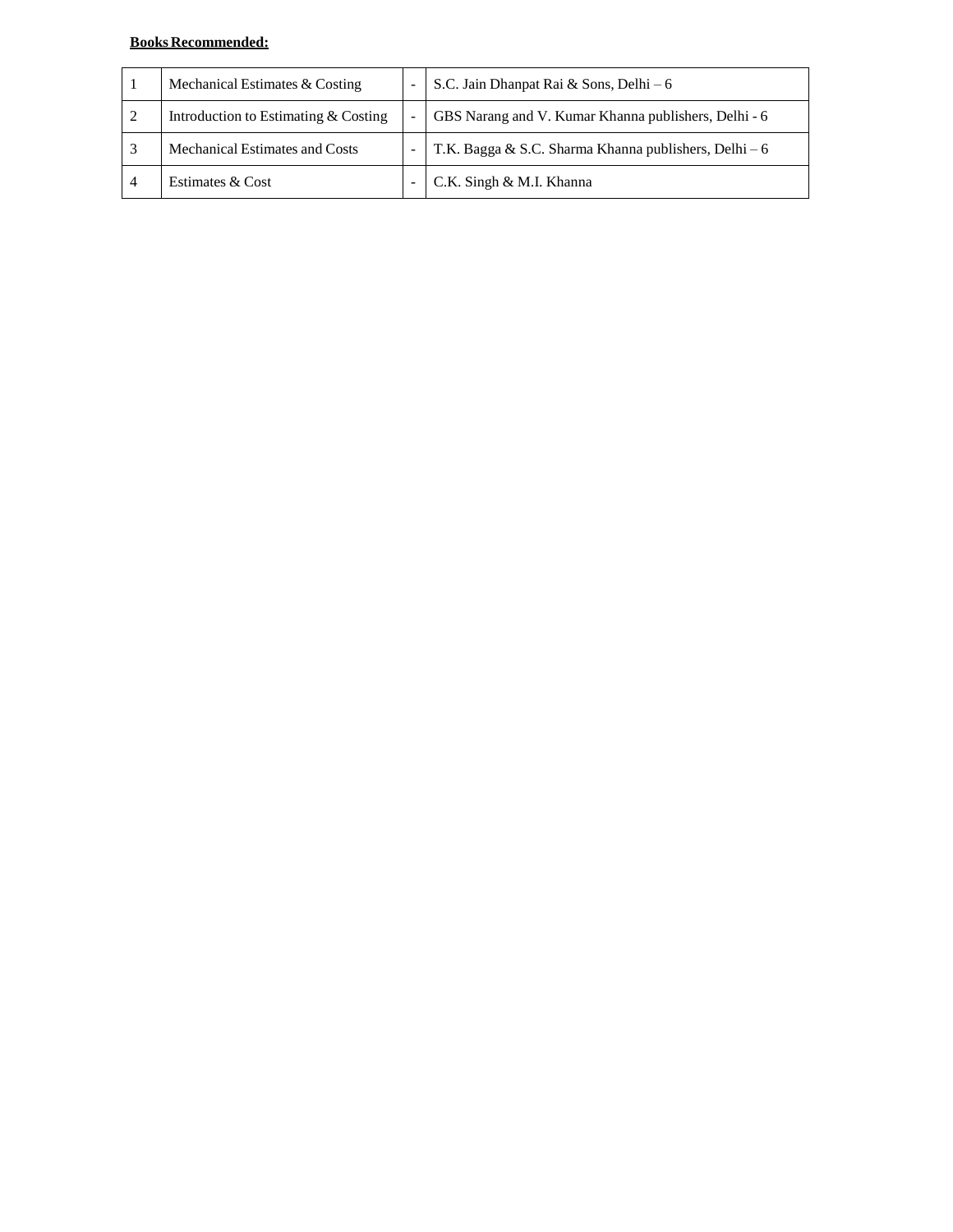|                     | Practical               |     | No of Period in one session: 24 |    | <b>Tredits</b> |
|---------------------|-------------------------|-----|---------------------------------|----|----------------|
| <b>Subject Code</b> | No. of Periods Per Week |     | <b>Full Marks</b>               | 50 |                |
|                     |                         | P/S | ESE                             | 50 |                |
| 2011406             |                         | 02  | <b>Internal</b>                 |    | 01             |
|                     |                         |     | <b>External</b>                 |    |                |

## **FARM POWER AND TRACTOR LAB**

**Rationale:**

A Diploma holder in Agricultural Engineering student has to operate the different machinery with I.C. Engine power source for stationary & moving process.

#### **Objective:**

The present practical course is designed to familiarize the different components of the I.C. engine as well as to provide well practice over the different control units of the stationary and moving engine operation with safety.

At least **Eight** experiments to be done from the following list of experiments:

|                 | <b>Contents: Practical</b>                                                                                                                      | <b>Hrs</b>         | <b>Marks</b> |
|-----------------|-------------------------------------------------------------------------------------------------------------------------------------------------|--------------------|--------------|
| Unit-1          | Familiarization with different engine parts viz. stationary, reciprocating and<br>$\qquad \qquad \blacksquare$<br>rotating.                     | [02]               |              |
| Unit-2          | Study of two stroke and four stroke cycle engines.<br>$\overline{\phantom{0}}$                                                                  | $\lceil 02 \rceil$ |              |
| Unit -3         | Study of valves and valves arrangement. Determination of valve timing and<br>$\overline{\phantom{0}}$<br>firing orders of multi-cylinder engine | [02]               |              |
| Unit-4          | Familiarization with carburetors adjustment and air supply system.<br>$\overline{\phantom{0}}$                                                  | $\lceil 02 \rceil$ |              |
| Unit $-5$       | Diesel fuel supply system, injector adjustments and air bleeding<br>$\overline{\phantom{0}}$                                                    | [02]               |              |
| Unit -6         | Study of cooling system in stationary engines and moving engines like tractor.<br>÷.                                                            | $\lceil 02 \rceil$ |              |
| Unit-7          | Study of lubricating system.<br>$\overline{\phantom{a}}$                                                                                        | $\lceil 02 \rceil$ |              |
| Unit-8          | Study of operation of power tillers.<br>$\overline{\phantom{0}}$                                                                                | $\lceil 02 \rceil$ |              |
| Unit-9          | Familiarization with different controls on the tractor and indicators with traffic<br>$\overline{\phantom{a}}$<br>signals.                      | $\lceil 02 \rceil$ |              |
| <b>Unit -10</b> | Tractor driving practice in different gears without implements.<br>-                                                                            | [02]               |              |
| <b>Unit -11</b> | Tractor driving practice, certain limited area in specified by Instructor viz. L-<br>۰<br>shape, S-shape, Circle, 8-shape etc.                  | $\lceil 02 \rceil$ |              |
| <b>Unit -12</b> | Study about periodic trouble shooting<br>-                                                                                                      | [02]               |              |
|                 | <b>Total</b>                                                                                                                                    | 24                 |              |

|                | Farm Gas Engines and tractors                     | Ē, | R. Jones Fred Tata McGraw Hill publishing company Ltd.                                             |
|----------------|---------------------------------------------------|----|----------------------------------------------------------------------------------------------------|
| $\overline{c}$ | Principles of Agricultural Engineering, Vol. - I  | L, | A.M. Michel & T.P. Ojha Jain Brothers, New Delhi                                                   |
| 3              | Practical Agricultural Engineering Vol. - I & II  | L, | Ghosh and Swain Naya Prakash 206, Bidhan Sarani, Kolkata                                           |
| 4              | <b>Tractors and Their Power Units</b>             | L, | E.L. Barger, J.B. Liljedahl, W.M. Carleton, E.G. Mokibben<br>Wiley Eastern Private Ltd., New Delhi |
|                | Farm Tractors Repair & Maintenance                |    | S.C. Jain & C.M. Rai Standard Publisher Distributors,<br>New Delhi                                 |
| 6              | <b>Tractor and Automobile</b>                     | ٠  | V. Redichev MIR Publication                                                                        |
|                | Basic Automobile Engineering                      | -  | C.P. Nokra Dhanpat Rai Publishing Company, New Delhi                                               |
| 8              | Elements of Agricultural Engineering, Vol. I & II | L. | Jagdiswar Sahay Agro Book Agency, New Area, Jakkanpur,<br>Patna $-1$                               |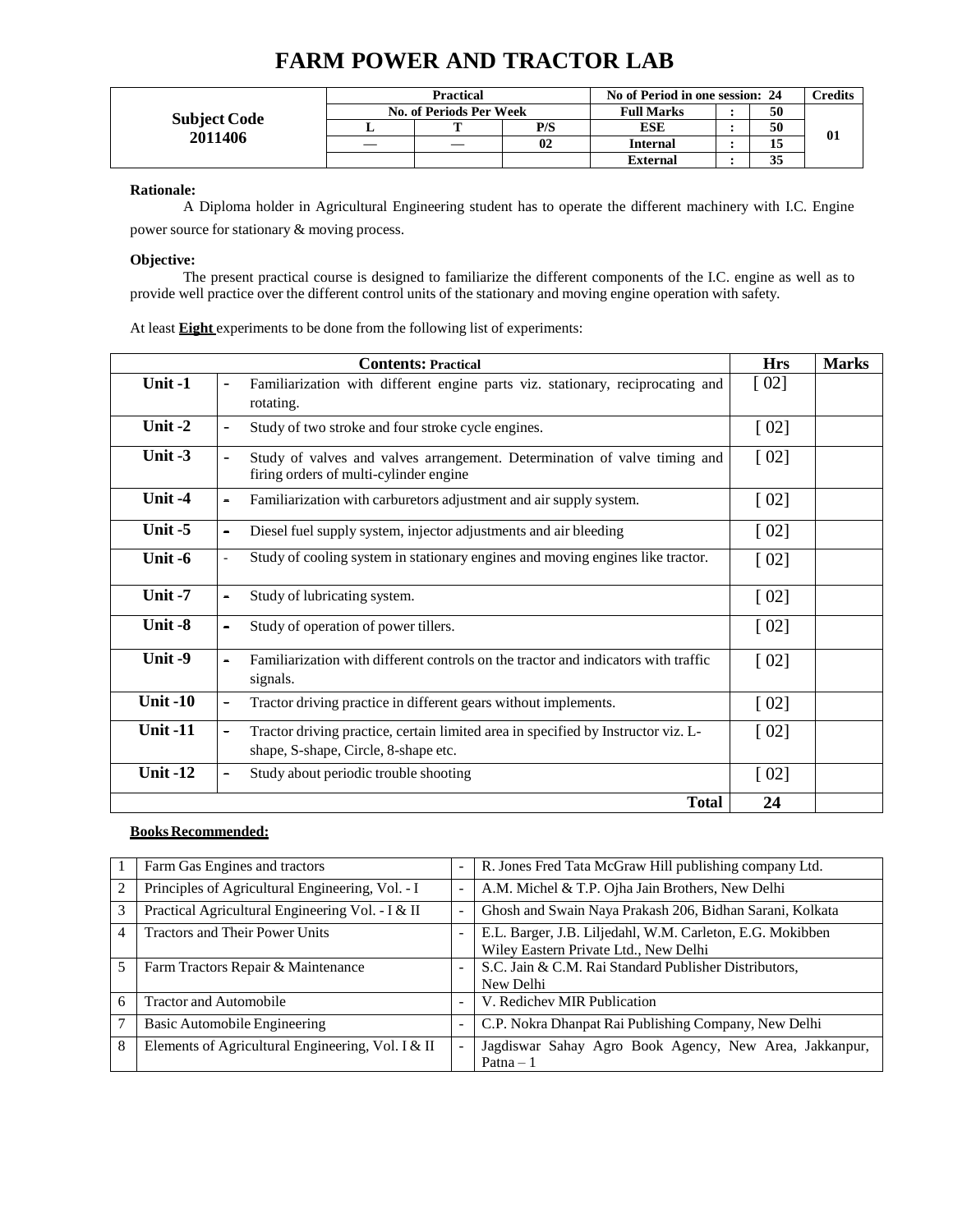# **WORKSHOP TECHNOLOGY LAB**

|                     |                         | <b>Practical</b> |     | No of Period in one session: 50 |  |    | <b>Predits</b> |  |
|---------------------|-------------------------|------------------|-----|---------------------------------|--|----|----------------|--|
| <b>Subject Code</b> | No. of Periods Per Week |                  |     | <b>Full Marks</b>               |  | 50 |                |  |
| 2011407             |                         | m                | P/S | ESE                             |  | 50 | 02             |  |
|                     | __                      |                  | 04  | <b>Internal</b>                 |  | 15 |                |  |
|                     |                         |                  |     | External                        |  | 35 |                |  |

|           | <b>Contents: Practical</b>                                                                                                                                  | Hrs.               | <b>Marks</b> |
|-----------|-------------------------------------------------------------------------------------------------------------------------------------------------------------|--------------------|--------------|
| Unit-1    | Turning, Knurling, Facing, Drilling, Threading, Tapping, Boring on a job on<br>$\overline{\phantom{a}}$<br>lathe $m/c$ .                                    | [08]               |              |
| Unit-2    | Step turning on lathe.<br>$\overline{\phantom{a}}$                                                                                                          | [04]               |              |
| Unit $-3$ | Working of different carpentry $m/c$ e.g., band saw $m/c$ , circular saw $m/c$ , planner<br>$\overline{\phantom{0}}$<br>$m/c$ and grinding, shaping $m/c$ . | [08]               |              |
| Unit -4   | Electric welding and gas welding, different joints, grill gate, garden chair,<br>$\qquad \qquad$<br>joining of two parts.                                   | [10]               |              |
| Unit $-5$ | Different operation in sheet metal shop, making of mug, Furmel, bucket, milk<br>$\overline{\phantom{a}}$<br>container, tray.                                | [10]               |              |
| Unit -6   | Black Smithy shop - different operation, making of ring, khurpi, screwdriver.<br>$\overline{\phantom{a}}$                                                   | $\lceil 05 \rceil$ |              |
| Unit-7    | Estimation of machining time in different lathe operation e.g. step turning,<br>$\blacksquare$<br>facing, chamfering, knurling, threading.                  | [05]               |              |
|           | <b>Total</b>                                                                                                                                                | 50                 |              |

| S.N. | <b>Book's Name</b>                     | <b>Writte's Name</b>   | <b>Publisher's Name</b>     |
|------|----------------------------------------|------------------------|-----------------------------|
|      | Mechanical Estimates and costing       | S.C.Jain               | Dhanpat Rai & Sons, Delhi-6 |
|      | Introduction to Estimating and costing | GBS Narang and V.Kumar | Khanna Publishers Delhi-6   |
|      | Mechanical Estimates and costing       | T.K.Bagga & S.C.Sharma | Khanna Publishers, Delhi-6  |
|      | <b>Estimates and Cost</b>              | C.K.Singh & M.I.Khanna |                             |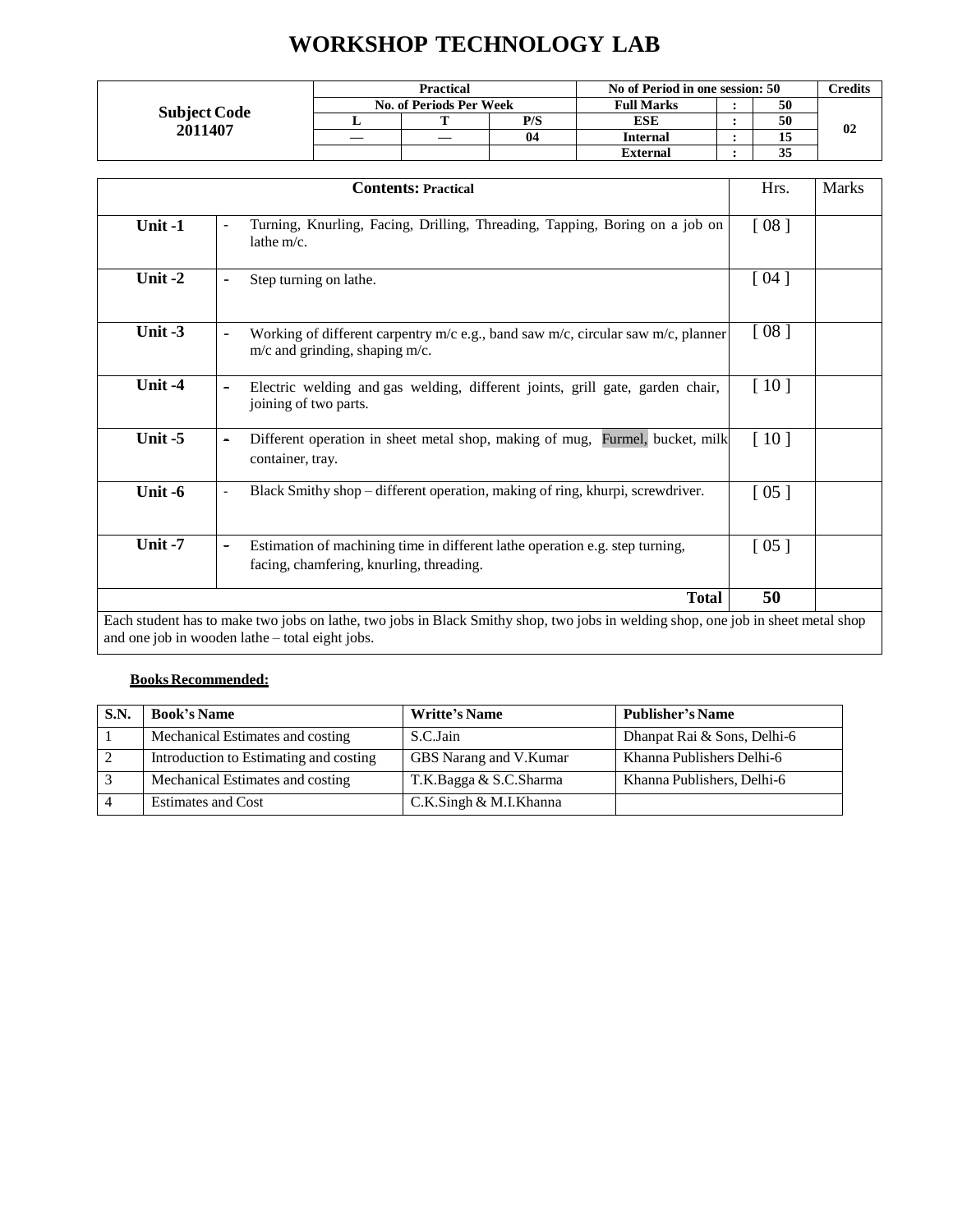## **MACHINE DRAWING - TW**

|                     |                         | <b>Term Work</b> |     | No of Period in one session : 25 | $C$ redits |    |
|---------------------|-------------------------|------------------|-----|----------------------------------|------------|----|
| <b>Subject Code</b> | No. of Periods Per Week |                  |     | <b>Full Marks</b>                | 50         |    |
| 2011408             |                         |                  | P/S | <b>Internal</b>                  |            | 01 |
|                     |                         |                  | 02  | External                         | JЭ         |    |

**Rationale:**

Drawing is the language of engineers. Without the knowledge and skill of drawing an Agricultural Engineering Diploma Holder becomes handicapped in understanding the problems right from design state of machine components to the production.

This subject will develop the understanding of drawing, representation of machine parts. The subject will help a technician in understanding the functioning of different machine parts which will help in maintenance, dismantling and assembly of machines parts from machinery & food process machines parts during its production process too. This subject will develop confidence and will improve the ability of concept.

#### **Objective:**

The students will be able to:

- Understand screw threads and its characteristics representation
- Understand the fastening types and its representation
- Understand the different types of joints used and its representation
- Can get the ability to understand the different types of power coupling used in farm machinery and its representation
- Can develop the ability to represent the agricultural machinery components by free hand sketch
- Develop drafting skill and be able to apply the knowledge & skill of drawing in practical field.

|           | <b>Hrs</b>                                                                                                                                                                                                                                                                                             | <b>Marks</b> |  |
|-----------|--------------------------------------------------------------------------------------------------------------------------------------------------------------------------------------------------------------------------------------------------------------------------------------------------------|--------------|--|
| Unit -1   | Orthographic Drawing, $1st$ angle projection<br>$\overline{\phantom{a}}$                                                                                                                                                                                                                               | [05]         |  |
| Unit $-2$ | Isometric drawing of related agriculture implements<br>$\overline{\phantom{a}}$                                                                                                                                                                                                                        | [05]         |  |
| Unit $-3$ | Line and Block diagram of:<br>$\overline{\phantom{a}}$<br>Transmission system of a four wheel tractor.<br>(a)<br>Lubricating system (forced fee circulation system) of<br>(b)<br>tractor and hydraulic control system of tractor.                                                                      | [05]         |  |
| Unit -4   | Free hand sketching of:<br>$\overline{\phantom{a}}$<br>Universal and muff coupling<br>(a)<br>Crank shaft<br>(b)<br>Splined shaft<br>(c)<br>Screw jack<br>(d)<br>Cultivator<br>(e)<br>(f)<br>Cage wheel<br>Rotary paddy thresher<br>(g)<br>Wheel HUB<br>(h)<br>Disc plough<br>(i)<br>Disc Harrow<br>(j) | $[10]$       |  |
|           | <b>Total</b>                                                                                                                                                                                                                                                                                           | 25           |  |

| $\mathbf{I}$   | Machine Drawing                    |                          | N.D. Bhatt              |
|----------------|------------------------------------|--------------------------|-------------------------|
| 2              | <b>Machine Drawing</b>             | $\overline{\phantom{0}}$ | Parkinson               |
| 3              | <b>Machine Drawing</b>             | $\overline{\phantom{0}}$ | R.B. Gupta              |
| $\overline{4}$ | Machine Drawing                    | ۰                        | Mittal & Agarwal        |
| 5              | A Text Book of Engineering Drawing | $\overline{\phantom{0}}$ | R.K. Dhawan             |
| 6              | Practical Agricultural Engineering | ۰                        | R.K. Ghosh and S. Swain |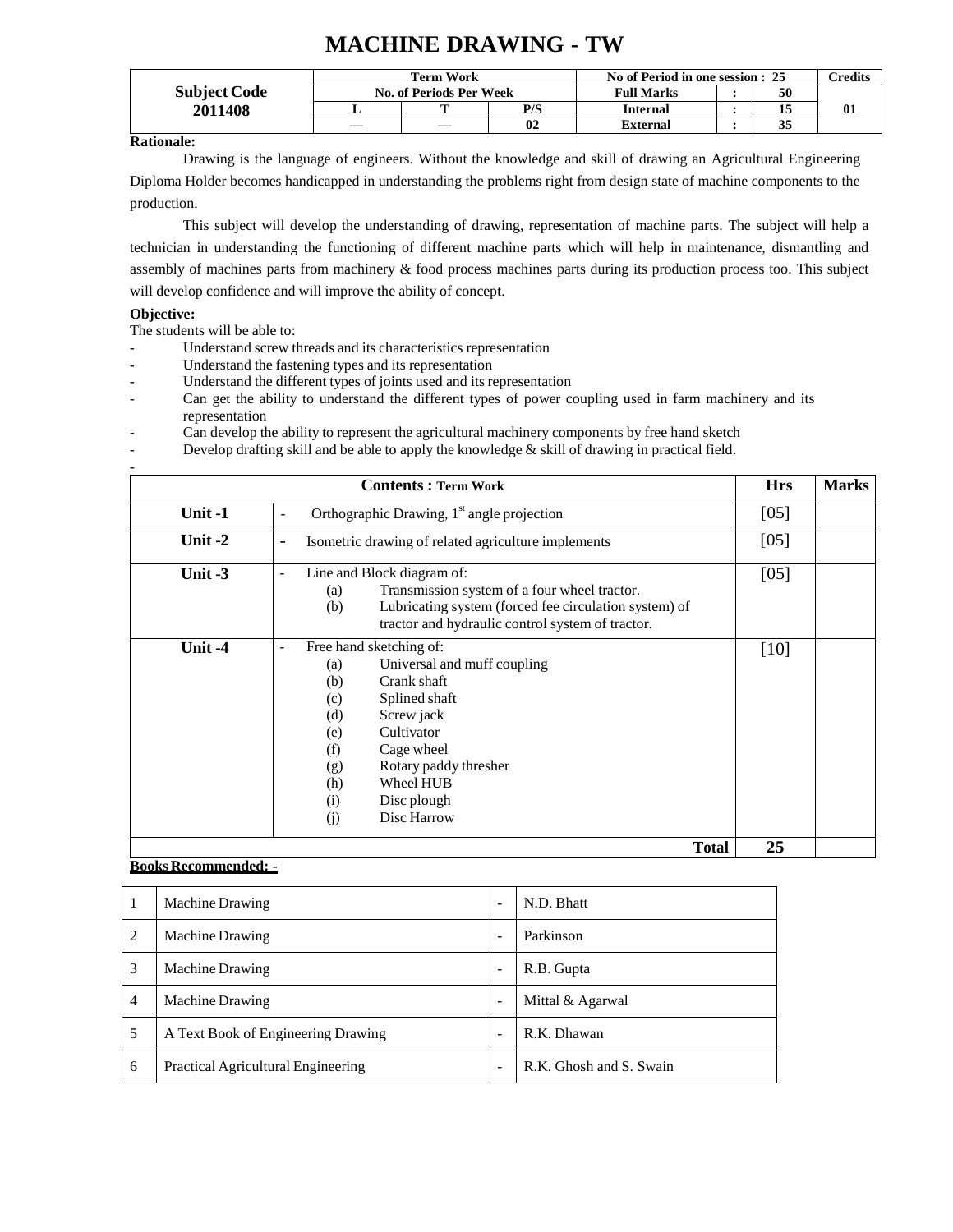# **HYDRAULICS & FLUID MECHANICS - TW**

|                     |                         | <b>Term Work</b> |     | No of Period in one session: 24 | $\gamma$ redits |  |
|---------------------|-------------------------|------------------|-----|---------------------------------|-----------------|--|
| <b>Subject Code</b> | No. of Periods Per Week |                  |     | <b>Full Marks</b>               | o F<br>43       |  |
| 2011409             |                         |                  | P/S | <b>Internal</b>                 | -07             |  |
|                     | __                      |                  | 02  | External                        | 10              |  |

#### **Rationale:**

Diploma Holder in Agricultural Engineering Diploma Student has to work related to Irrigation & Drainage Engineering where use of different aspects of instrument is must. In view of the following objective this sessional course has been designed.

#### **Objective:**

To familiarize and know the use of the instruments related to Hydraulics & Fluid Mechanics.

Students have to get the study of **FIVE** of the following assignments for practical concept.

|           | <b>Contents: Term Work</b>                                     | Hrs.               | <b>Marks</b> |
|-----------|----------------------------------------------------------------|--------------------|--------------|
| Unit -1   | Study of piezometer and pressure gauges used in hydraulics.    | $\lceil 02 \rceil$ |              |
| Unit $-2$ | Study of Bernauli's experiment.                                | $\lceil 02 \rceil$ |              |
| Unit-3    | Study of Venturimeter and its uses.                            | $\lceil 02 \rceil$ |              |
| Unit -4   | Study of notches & mouth pieces.                               | $\lceil 02 \rceil$ |              |
| Unit $-5$ | Study of pilot tube                                            | $\lceil 02 \rceil$ |              |
| Unit -6   | Study of manometer                                             | $\lceil 02 \rceil$ |              |
| Unit-7    | Study of Centrifugal pump & its characteristics                | $\lceil 03 \rceil$ |              |
| Unit -8   | Study of Reciprocating pump                                    | $\lceil 03 \rceil$ |              |
| Unit-9    | Study of head losses in pipes due to bends, sudden contraction | $\lceil 03 \rceil$ |              |
| Unit -10  | Study of measurement of hydraulic flow and discharge           | $\lceil 03 \rceil$ |              |
|           | <b>Total</b>                                                   | 24                 |              |

| 1              | Fluid Mechanics & Hydraulics                |                          | Dr. Jagdish Lal Metropolitan Book Co. Pvt. Ltd., New Delhi            |
|----------------|---------------------------------------------|--------------------------|-----------------------------------------------------------------------|
| 2              | Hydraulics Fluid Mechanics & Fluid Machines |                          | S. Ramanrutham Dhanpat Rai Publishing Company, New Delhi<br>$-110002$ |
| 3              | A Text Book of Hydraulics & Fluid Mechanics | $\overline{\phantom{a}}$ | R.S. Khurmi S. Chand & Co., Ram Nagar, New Delhi                      |
| $\overline{4}$ | A Text Book of Fluid Mechanics & Hydraulics | ÷,                       | R.K. Bansal Laxmi Publication, New Delhi                              |
| 5              | Tube Well & Pumps                           |                          | Dr. A.M. Michel Water Technology Centre, ICAR, New Delhi              |
| 6              | <b>Open Channel Flow</b>                    | ٠                        | V.T. Chaw Mc Graw Hill Co.                                            |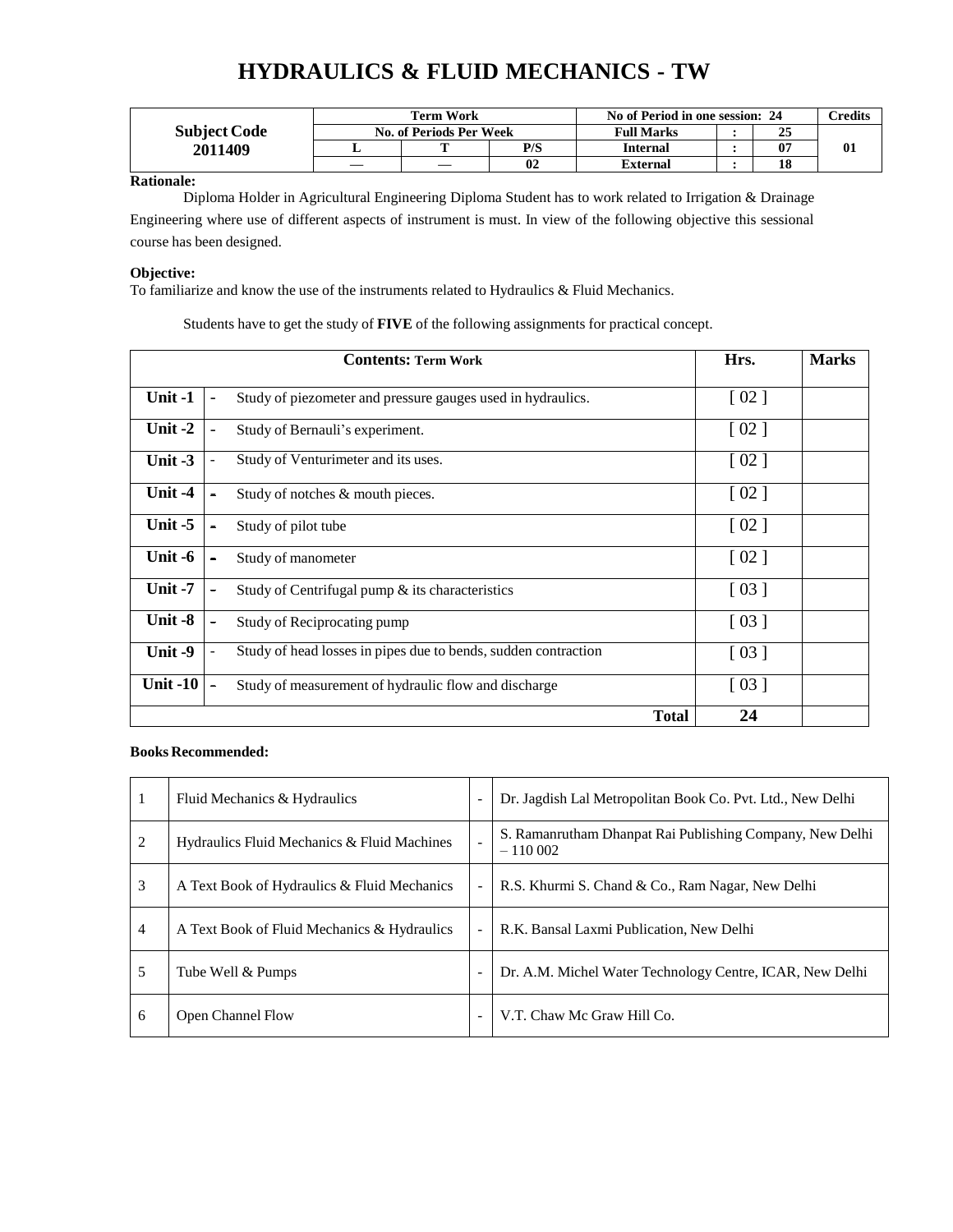# **SOIL SCIENCE & SOIL MECHANICS -TW**

|                     |                         | Term Work |     | No of Period in one session: 24 | $\gamma$ redits |  |
|---------------------|-------------------------|-----------|-----|---------------------------------|-----------------|--|
| <b>Subject Code</b> | No. of Periods Per Week |           |     | <b>Full Marks</b>               | 43              |  |
| 2011410             |                         | m         | P/S | <b>Internal</b>                 | 07              |  |
|                     |                         |           | 02  | <b>External</b>                 | 10              |  |

**Rationale:**

An Agricultural Engineering Diploma student is required to know about soil structure and texture. He has to apply

engineering and technology in agricultural operation in a better way to improve productivity.

#### **Objective:**

The course is designed with following objectives:

- to understand about soil science and soil mechanics and its relation with crop production
- to know about soil pH, soil classification, method of sample taking etc.
- to develop skill about engineering properties of soil.

| At least Seven sessional units must be carried out by the students. |  |  |  |
|---------------------------------------------------------------------|--|--|--|
|                                                                     |  |  |  |

|                 | <b>Contents: Term Work</b>                                                                       |                    |  |  |  |  |
|-----------------|--------------------------------------------------------------------------------------------------|--------------------|--|--|--|--|
| Unit-1          | Study about soil classification.<br>-                                                            | [02]               |  |  |  |  |
| Unit $-2$       | Study about texture and structure of soil.<br>-                                                  | [02]               |  |  |  |  |
| Unit $-3$       | Study about essential plant nutrients.<br>$\overline{\phantom{0}}$                               | $\lceil 02 \rceil$ |  |  |  |  |
| Unit -4         | Study about acid and alkali soils and principles of their management.                            | [02]               |  |  |  |  |
| Unit $-5$       | Study about soil compaction.                                                                     | [02]               |  |  |  |  |
| Unit -6         | Study about soil sample taking methods from the field.                                           | [02]               |  |  |  |  |
| Unit $-7$       | Study about soil pH and its determination by pH meter.<br>$\qquad \qquad -$                      | [02]               |  |  |  |  |
| Unit -8         | Study about determination of N:P:K of given soil sample.<br>$\overline{\phantom{0}}$             | [02]               |  |  |  |  |
| Unit -9         | Study about determination of moisture content of given soil sample.                              | $\lceil 02 \rceil$ |  |  |  |  |
| <b>Unit -10</b> | Study about determination of grain size distribution of given soil sample by<br>Sieve Analysis.  | [02]               |  |  |  |  |
| <b>Unit -11</b> | Study about determination of liquid limit of given soil sample.<br>$\overline{\phantom{0}}$      | [02]               |  |  |  |  |
| <b>Unit -12</b> | Study about determination of field density and void ratio of soil by the help<br>of core cutter. | [02]               |  |  |  |  |
|                 | <b>Total</b>                                                                                     | 24                 |  |  |  |  |

| Soil Mechanics and Foundation                | $\qquad \qquad \blacksquare$ | B.C.Punania Standard book house, New Delhi.                              |
|----------------------------------------------|------------------------------|--------------------------------------------------------------------------|
| Soil Mechanics and Foundation<br>Engineering | -                            | Bhagirath Lal Gupta Standard publishers Distributors, Delhi              |
| Nature and Properties of Soil                | $\overline{\phantom{0}}$     | N.C. Brady S. Chand & Company Ltd, New Delhi.                            |
| <b>Text Book of Soil Science</b>             |                              | T.D. Biswas & S.K. Mukherjee Tata McGraw Hill publishing company<br>Ltd. |